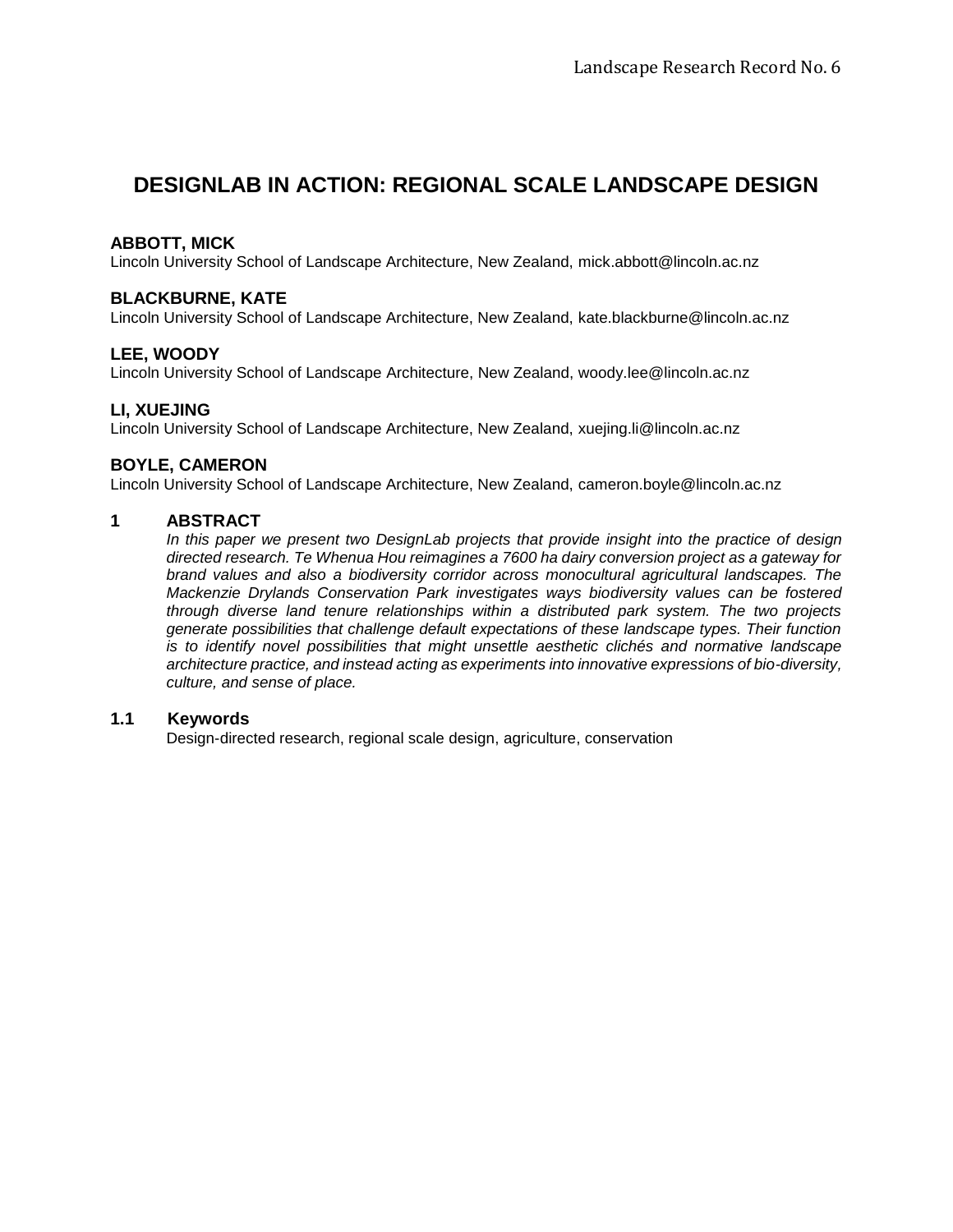#### **2 INTRODUCTION**

In this article two regional scale projects are considered. The first focuses on a currently being implemented farm design that uses a distributed native forest design as the means to open up a regional scale native bird corridor across the highly modified and intensively farmed Canterbury Plains. The second poject presentes speculative options for a distributed conservation park whosde form is generated through the layering of a range of land tenure types, agriculture practices, biodiversity protections and tourism and recreation activities as a means of considering how a multifunctional landscape approach might also protect protected area values.

#### **3 PROJECT ONE: TE WHENUA HOU**

Dairy production, alongside a much larger sheep farming industry, has underpinned the New Zealand economy since the early days of European colonisation in the mid-19th century. Dairy farms traditionally had an aesthetic of tidy green pastures surrounded by hedges, but the recent expansion of dairy across more and more land has required mechanised irrigation, resulting in the removal of hedges and other vegetation (Peden, 2008). The Canterbury Plains is one region in which the shift from grain and sheep farming to dairy is significant (Peden, 2008). The 750,000 ha Plains are composed of introduced crops, exotic production forests, and grazing land, with only about 0.06% of cover being indigenous vegetation. This produces a distinctive landscape visually, and one which lacks bio-diversity ecologically, providing few resources for native fauna, and representing only one cultural history (figure 1).



**Figure 1: Aerial view of the northern Canterbury Plains. Photo: Andrew Cooper. Reproduced by permission of Andrew Cooper.**

Te Whenua Hou is a 7,600 ha dairy conversion being undertaken on the Canterbury Plains by Ngai Tahu property, on behalf of the South Island's largest Maori tribe. Through the use of irrigation it involves the transformation of former forestry lands and dryland pastures into dairy production. In total, 20 standalone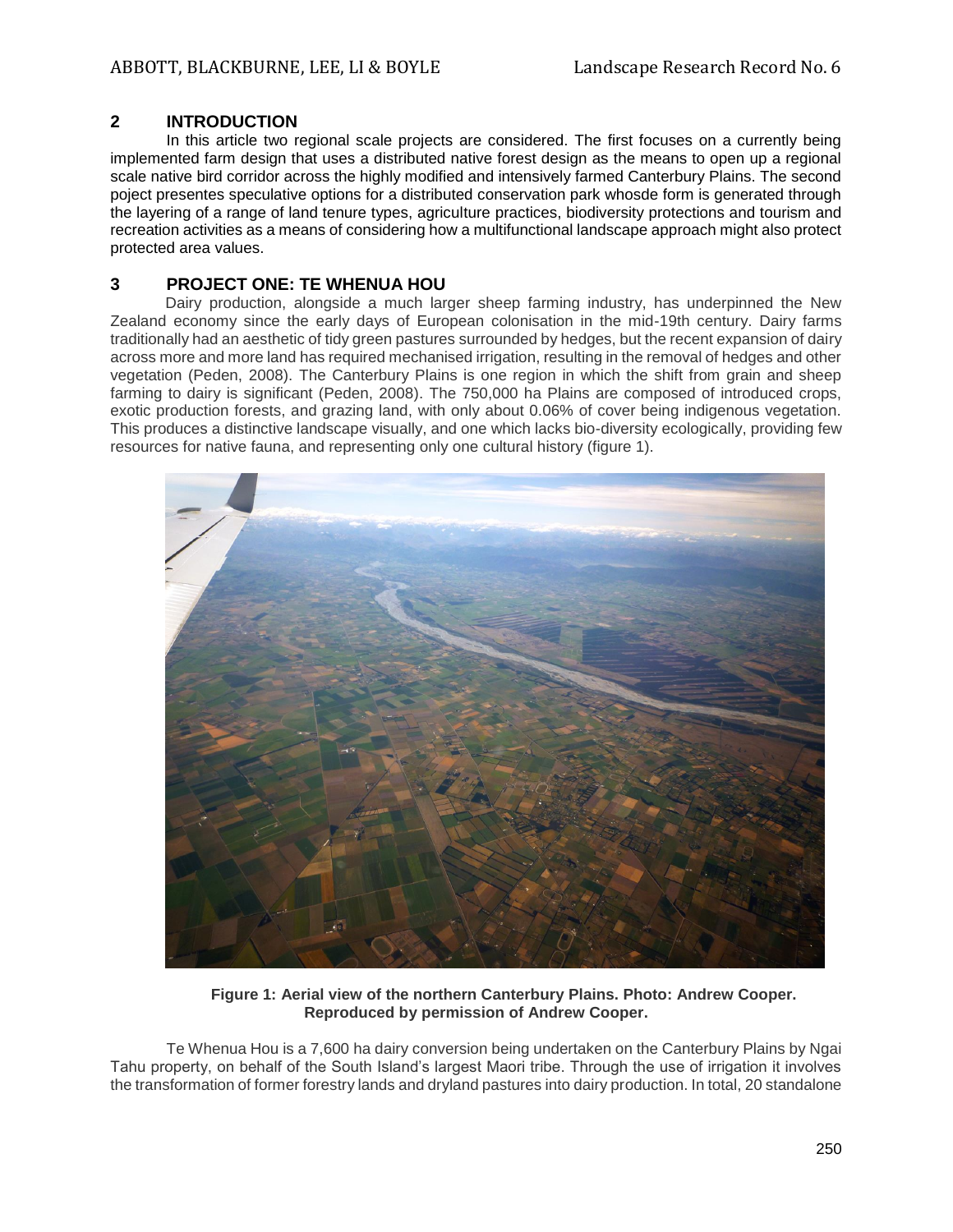farms are being created in this billion-dollar investment. DesignLab was engaged to consider the opportunities landscape architecture could develop through creating a sense of a gateway and entrance to the project. While the project partner's expectation was that this would focus on entrances to each of the farms, and also to the farm as a whole, our investigations identified deeper opportunities to express this quality of a gateway.

The water for irrigation across the property comes from the nearby Waimakariri River. At its headwaters it is fed by glaciers and snowmelt before emerging from a gorge to weave its way braiding across the Canterbury Plains and down to the ocean. This river is significant to Ngai Tahu. In our studies we identified that there was both value and opportunities to express the life this water brings to native forest plantings across the project.

The Canterbury Plains are heavily modified ecologically. Given this level of modification, very few pockets of pre-settlement shrub lands and forests remain. Nor can these lands be simply returned to their former constitution. Given the current context, if native plants were to be returned today, it would be difficult to do so in such a way that would match their existence within a past ecology. In accepting this, we sought to identify ways native planting could be established and foster biodiversity, while also strengthening the production values of this development. To achieve this a palette of native plants was identified and differentiated according to the functions they could perform within the farm. Together they could deliver benefits at a regional scale. This project is currently being implemented and involves the planting of 750,000 native plants. Their configuration is highly structured, but using a fractal-based organisation allows for a diversity of plant relationships to arise and flourish.

The vision takes advantage of irrigation to support endemic forestry, adding to biodiversity through the increase of invertebrate and avian fauna these native trees will host as well as supporting native birds moving across the Plains. The fusion of dairying and forestry is innovative, inverting negative perceptions of dairying. The pivot irrigator patterns form the basis for planting, allowing the full development to include 5% of its land area for native planting; a significant contribution, even on productive land, to the goal of 17% protected land by 2020 under the Aichi protocol. The planting framework weaves through the site, transforming it from a limited agricultural palette to a vibrant and diverse cultural presence. The planting becomes a provenance story of 'eating pure,' countering the negative view of industrial agriculture. It is a dynamic and flexible approach which allows for change, for a decline in dairying might lead to areas transforming into residential development.

One of the key drivers for the planting design was the use of fractals, which are self-similar patterns that replicate across scales. This mechanism drove the form and content of the planting at the farm scale, extending right down to a fractal ordering of the more than 750,000 plants, covering 350 ha of the 7600 ha development. At the plant scale, species are arranged in a rhythmical sequence , with this patterning expressing the ethos of order and organisation that structures the entire farm operation. Twin colonnades of totara dominate the primary shelterbelt network, supported by other indigenous species (figure 2).



**Figure 2. Planting concept and expression that shows the ordered planting structures that combine to generate habitat for native brids and invertebrates. Image by the authors.**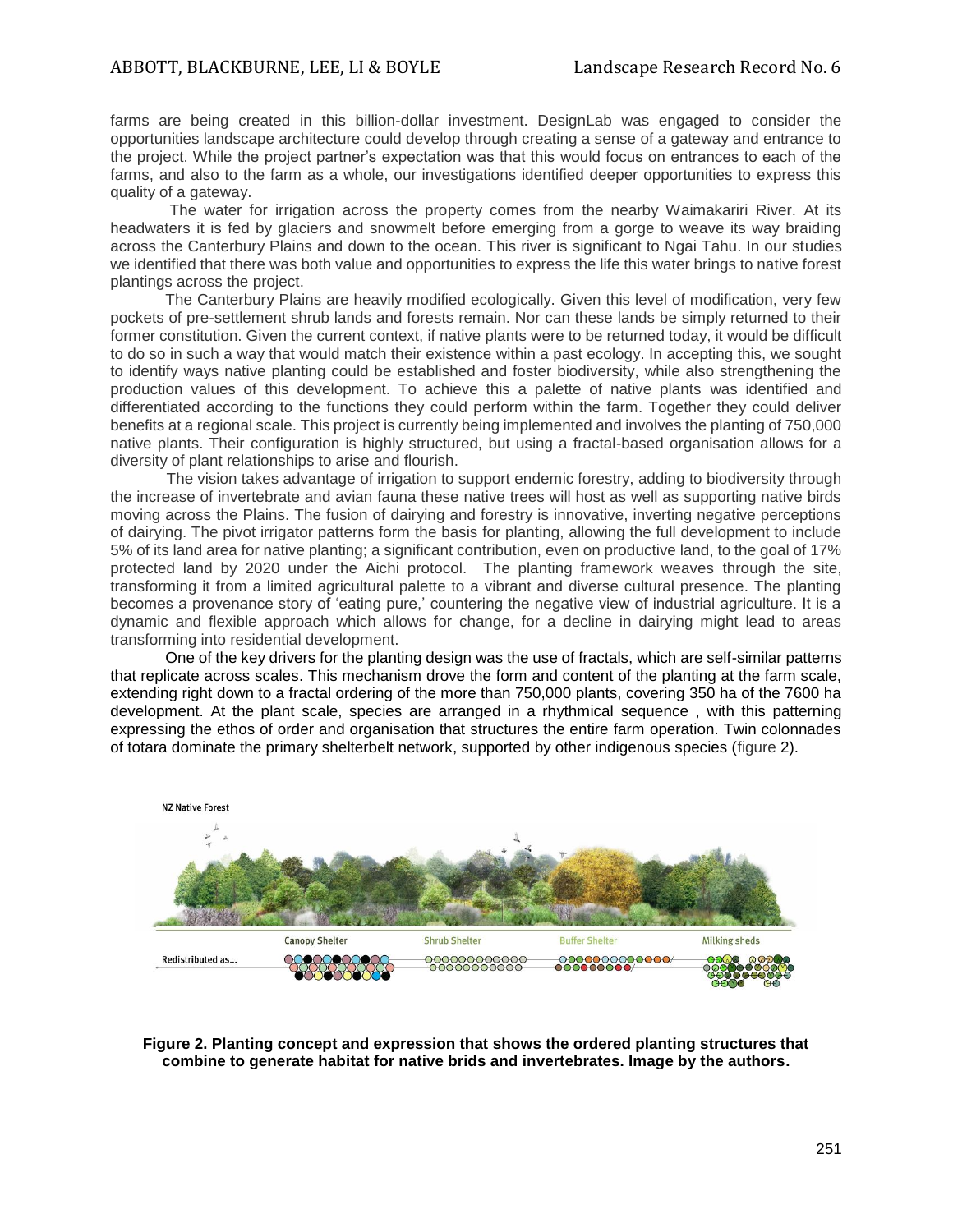At the scale of the pivot irrigators, patterning responds to the dominant winds and sun direction. The native plantings provide shelter for stock, and a native timber resource for future generations. Canterbury's braided river patterns are echoed at the development-scale, and will eventually be seen when flying into Christchurch (figure 3).



**Figure 3. Fractal planting as seen from the air. Image by the authors.**

This aerial view emphasises how the development scale becomes part of the region, giving a sense of arrival, not just for those driving to the farms, but also for those flying into the South Island's main gateway airport.

It is at the regional scale that this project establishes its greatest potential impact. The Canterbury Plains, with its paucity of native species acts as a barrier to native birds being able to travel across. This has resulted in Banks Peninsula becoming almost an ecological island. Projects such as Te Ara Kakariki have sought to establish connectivity across the plains through the planting of small reserves. Competing uses for land have arguably impeded the level of planting possible, and subsequently, its effectiveness. This project, working at the expansive scale of the landscape,that being 10 kilometers wide and 20 kilometers long creates a potential corridor for native birds to travel from the South Island's back country over the sparsely vegetated plains to Banks Peninsula (figure 4).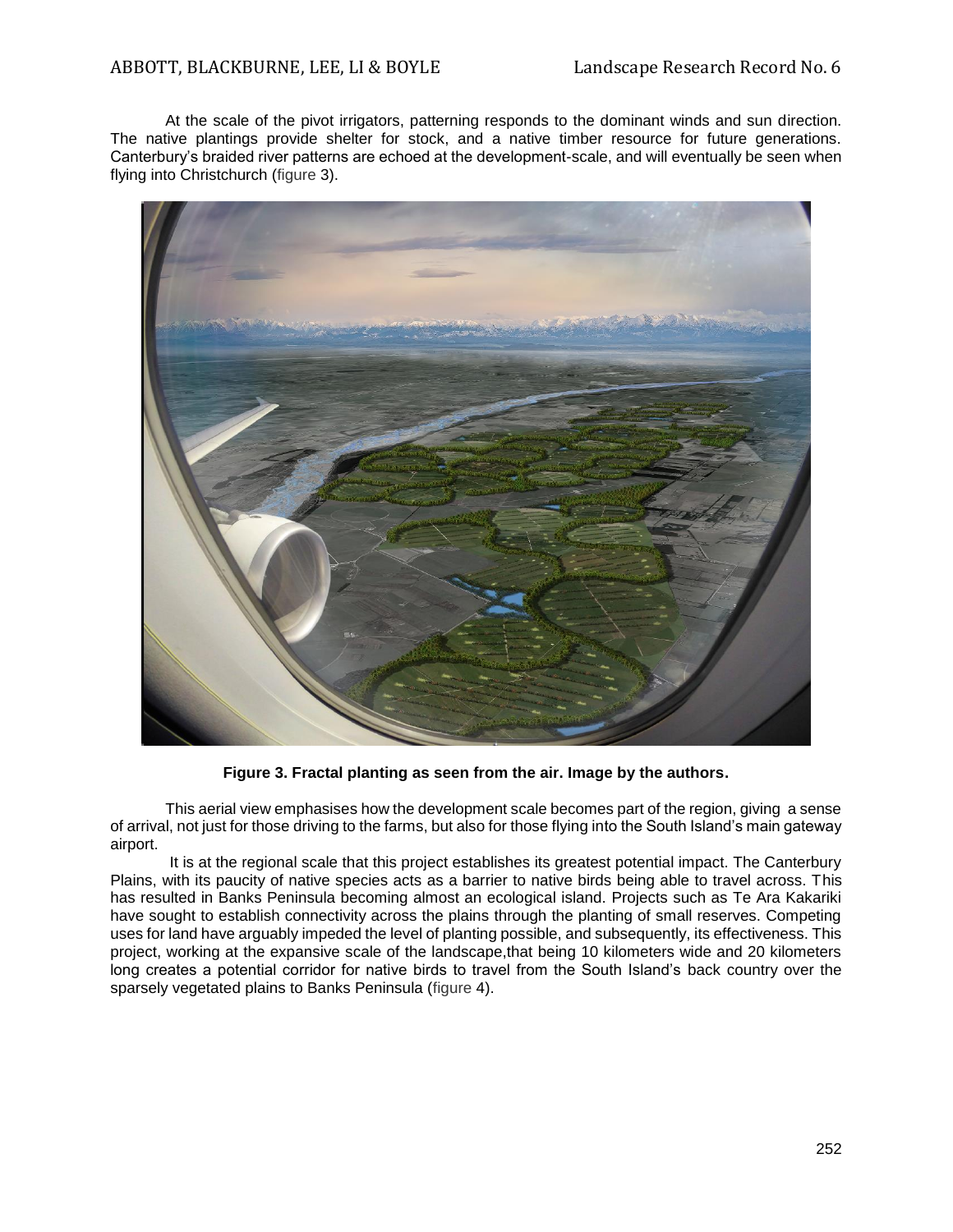

#### **Figure 4. The planting provides a 'bridge' for native birds to cross from the Southern Alps to Banks Peninsula – across the 'desert' of the Canterbury Plains. Image by the authors.**

It also establishes a possible model in which irrigation becomes a vector, allowing further conductivity to be established as part of the introduction of irrigation across the plains. Here planting design is a potent dimension of landscape architecture practice. Bound up in the practice of tree planting are an inter-generational temporal perspective and a place-sensitive approach to landscape. These factors of longterm vision and local distinctiveness resonate with the values of Māori, making planting a core component for this dairy development owned by Ngai Tahu, one of Aotearoa New Zealand's Māori tribes.

#### **4 PROJECT TWO: MACKENZIE DRYLANDS CONSERVATION PARK**

The MacKenzie Basin is an extensive drylands ecosystem that has been used for sheep grazing since the time of European settlement 150 years ago (Wilson, 2015). Its distinctive character is shaped by the action of glaciers, which dumped gravels across the region before retreating. Within the landscape are endemic plants and invertebrates whose unique characteristics have been developed through the processes of adaptation to the shallows and humps formed by the bed of the retreating glaciers. Like many similar regions, the development of irrigation technologies has led to a rapid level of landscape change, as centre pivot irrigation is installed throughout the basin (Macfie, 2016). This has led to much debate, with farming, conservation, and tourism interests having competing expectations with regards to the best way to manage this landscape (Macfie, 2016).

The 2012 Mackenzie Agreement brought together these diverse stakeholders to create an effective mechanism under which to negotiate and structure the way these landscapes are to be used and protected. This led to development and protection targets being set alongside management approaches that emphasise offsetting as mitigation for those protecting. This may be an additional constraint for those whose focus is irrigation based development. While the agreement tabulated respective numbers of hectares for each use, it did not consider how these might play out spatially.

Design lab, in a design-directed research project, sought to identify key drivers that would shape the landscape's spatial form, and then through development of scenarios, how these might play out over time. The research had two distinct phases. In the first, 12 senior landscape architecture students worked with two of the three specific themes identified in the MacKenzie agreement. For two students, conservation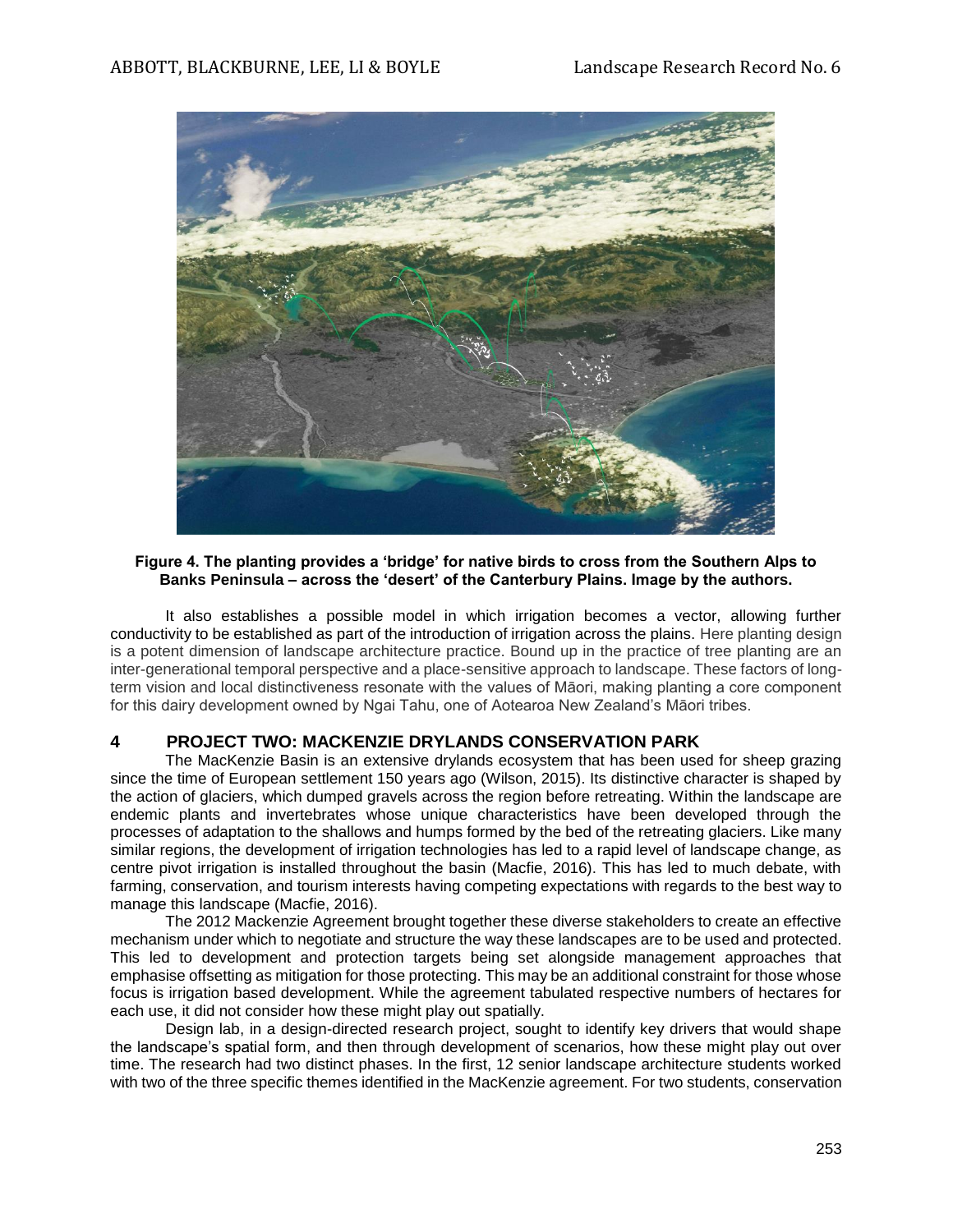was selected as the dominant theme, with farming production included as a supporting, secondary consideration, while tourism factors were expressly ignored. Another group of two students kept conservation as the dominant theme, but with tourism was this time made a supporting theme, and farming expressly ignored. Table 1 shows how the six student groups were organised so each option was considered.

#### **Table 1. Matrix of Design Drivers as Explored by Student Teams.**

| <b>Research Matrix</b>      | Farming   | <b>Conservation</b> | <b>Tourism</b> |
|-----------------------------|-----------|---------------------|----------------|
| Students 1 & 2              | Dominant  | Secondary           | Ignored        |
| Students 3 & 4              | Dominant  | Ignored             | Secondary      |
| Students 5 & 6              | Secondary | Ignored             | Dominant       |
| Students 7 & 8              | Ignored   | Secondary           | Dominant       |
| Students 9 & 10             | Secondary | Dominant            | Ignored        |
| <b>Students 11 &amp; 12</b> | Ignored   | Dominant            | Secondary      |

During the research studio each student developed a spatial master plan at the regional scale, and also more detailed indicative site-based planning and program development. Following this, DesignLab researchers extracted the project's common components that were integral to tourism, conservation, and/or farming production. Figure 5 shows part of this process. This involved a further process of refined design, as we sought to schematically model these components at both a regional and local scale.



#### **Figure 5 Mackenzie Drylands Concept development. Student work by Ian Tucker Peach.**

Through this approach the following seven key drivers were identified that could shape a regional scale 'Drylands Park': protecting and connecting along the rivers and lakes; creating a path across the basin; developing a distributed park with distributed ownership; restoring selected ecosystems from current impacts; seeking opportunities for tourism activity; canal water farming; and targeted land irrigation. The second phase used a speculative approach to consider how these different drivers might play out both across the region over time. Rather than articulate a demarcation into respective zones, a more layered approach was taken, in which opportunities to combine tourism with farming, farming with conservation, conservation with tourism, and also across all three factors was considered across the different land classifications.

This research found, that at a regional scale, it is possible to tease out a more complex and multifunctional expression of a conservation park. While default norms might suggest such parks should be standalone and continuous, this work developed scenarios that allow a more distributed conservation park to be considered. The park can link a range of protections, some of which maybe publicly accessible, while others remain in private stewardship, managed according to a more diverse range of conditions. Such management can be more attuned to the biodiversity outcomes being sought at each site, rather than forcing a simplistic binary choice of full protection or full development. Instead, a spectrum becomes possible that expresses conservation as being many shades of green.

## **5 CONCLUSION**

The two projects, one on the Canterbury Plains and the other in the MacKenzie Basin, illustrate how landscapes of change are settings for landscape architectural innovation. DesignLab's research is